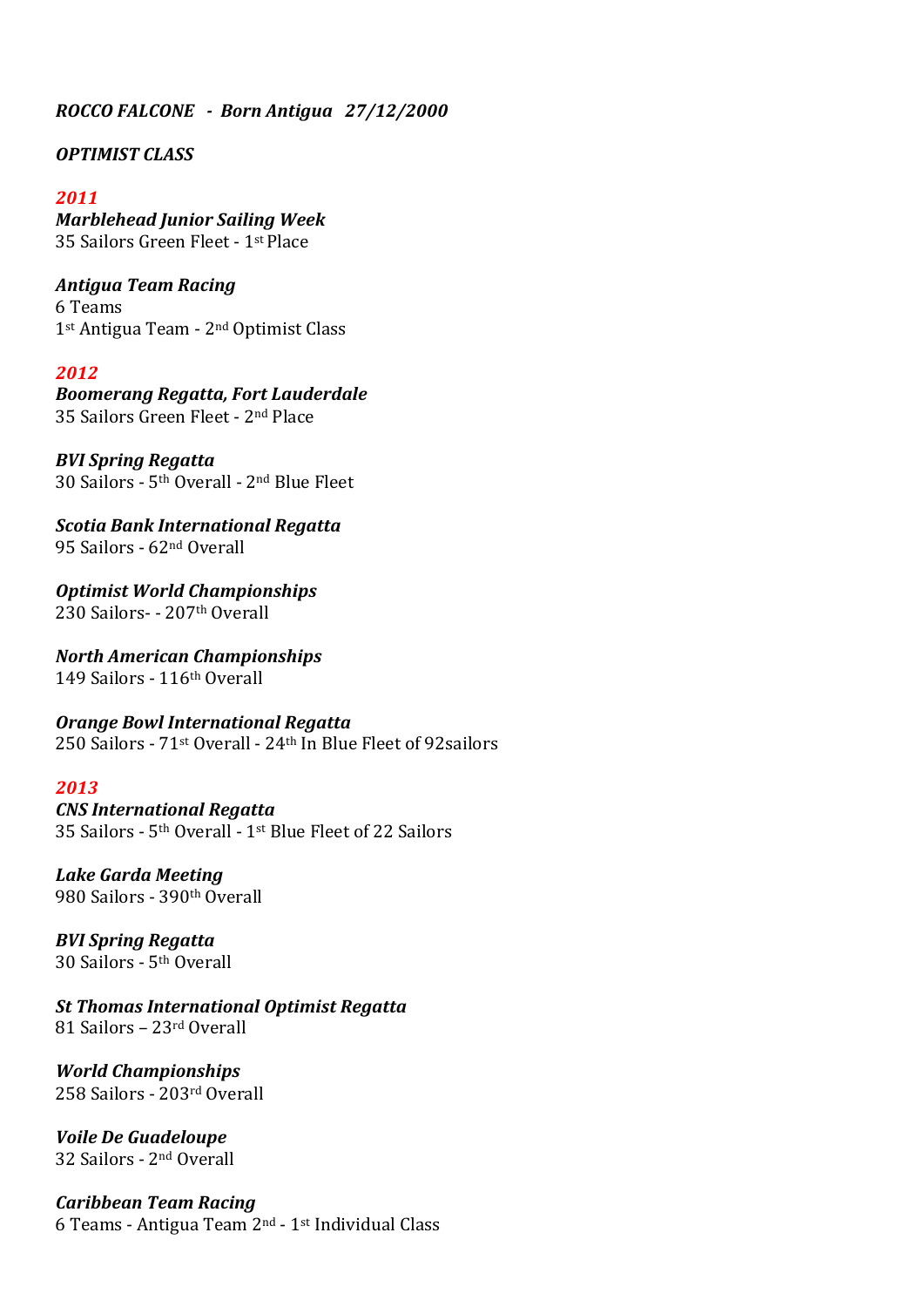*Orange Bowl Regatta* 250 Sailors - 45<sup>th</sup> Overall - 16<sup>th</sup> In Blue Fleet of 104 Sailors

*Nominee Student /Athlete of 2012 & 2013*

# *2014*

*Schoelcher International Regatta* 43 Sailors - 6th Overall

*South American Championships* 170 Sailors - 50<sup>th</sup> Overall In Gold Fleet - 2<sup>nd</sup> Best Caribbean

*BVI Dinghy Championship* 30 Sailors - 3rd Overall - 2nd Red Fleet

**St Thomas International Regatta** 60 Sailors - 13th Overall - 7th Red Fleet

*European Championship* 180 Sailors – 70th Overall

*Antigua National*  1st

*Renaissance Gold Cup (Only By Invitation)* 40 Sailors - 4th Overall

*Orange Bowl International Regatta* 220 Sailors -  $30<sup>th</sup>$  Overall -  $11<sup>th</sup>$  In Red Fleet

*Nominee As Antigua Junior Sailor Of The Year 2014*

## *2015*

*CNS Schoelcher International Regatta* 39 Sailors - 4th Overall

*St Thomas International Regatta* 72 Sailors - 8<sup>th</sup> Overall - 5<sup>th</sup> In Red Fleet

*North America Championships* 164 Competitors - 7<sup>th</sup> Overall - 2<sup>nd</sup> Overall North American

## *LASER 4.7 CLASS*

#### *Orange Bowl International Regatta* 2nd Overall

*Nominee As Antigua Junior Sailors Of The Year 2015*

## *2016*

*CNS Schoelcher, Martinique February 4th To 10th 2016* 2nd Overall